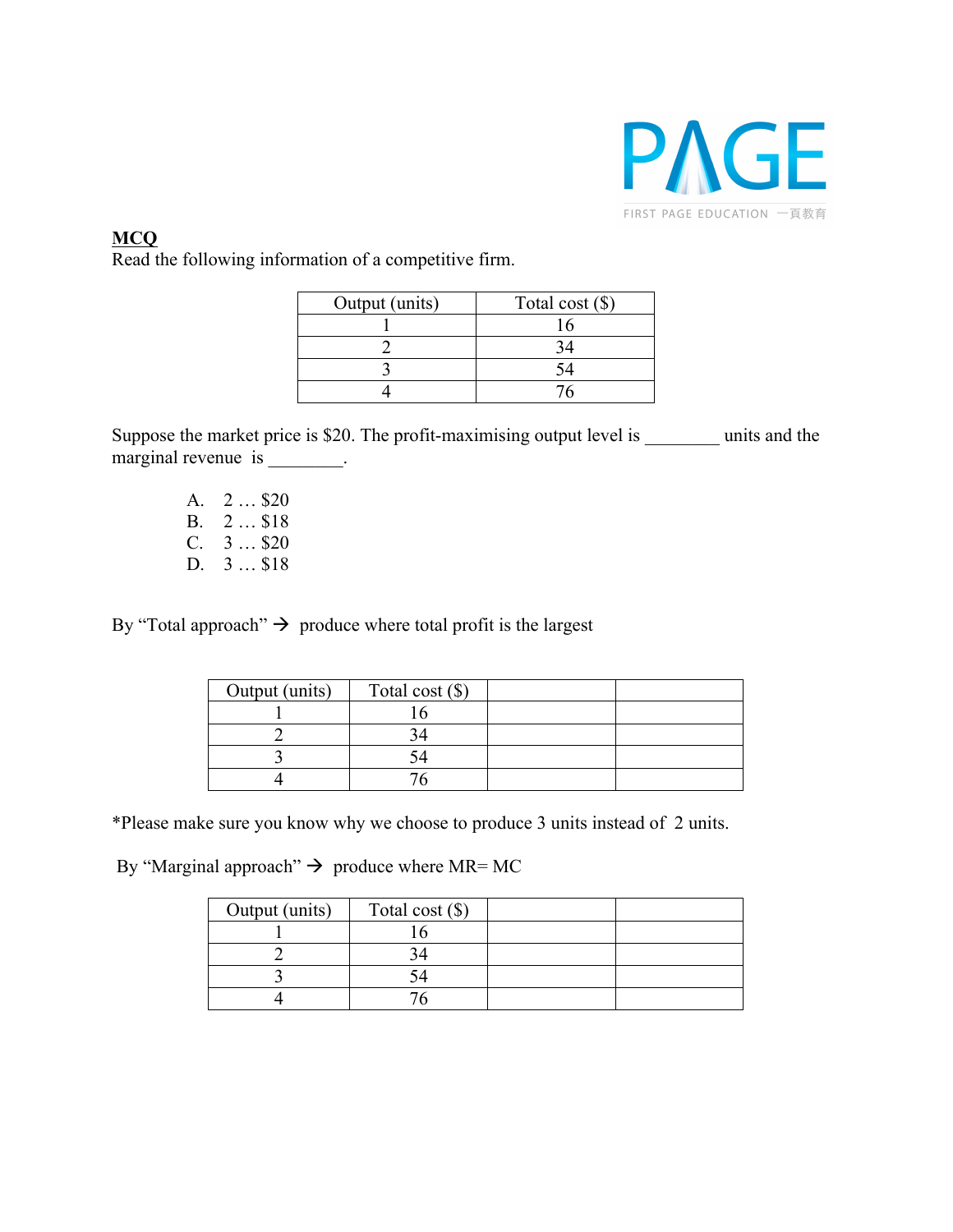## **MCQ 2**

The following table shows the production costs of a firm. The unit price of the good is \$10.

| Output (units)    |  |   |    |  |
|-------------------|--|---|----|--|
| Total cost $(\$)$ |  | ົ | າ^ |  |
| Fixed cost $(\$)$ |  |   |    |  |

The profit-maximising output level of the firm is \_\_\_\_\_\_\_ and the maximum profit is \_\_\_\_\_\_.

- A. 4 units … \$16 B. 5 units … \$16
- C. 5 units … \$18
- D. 5 units … \$20

## **MCQ3**

The table below shows the production information of a competitive firm.

| : (units)<br>Output          |  |  |  |
|------------------------------|--|--|--|
| Average variable cost $(\$)$ |  |  |  |

If the price of the product is \$12, the firm will produce \_\_\_\_\_\_\_ units of output in order to maximise its profit.

- A. 0<br>B. 2
- $\begin{matrix} B. & 2 \\ C. & 4 \end{matrix}$
- C.<br>D.
- Cannot be determined.